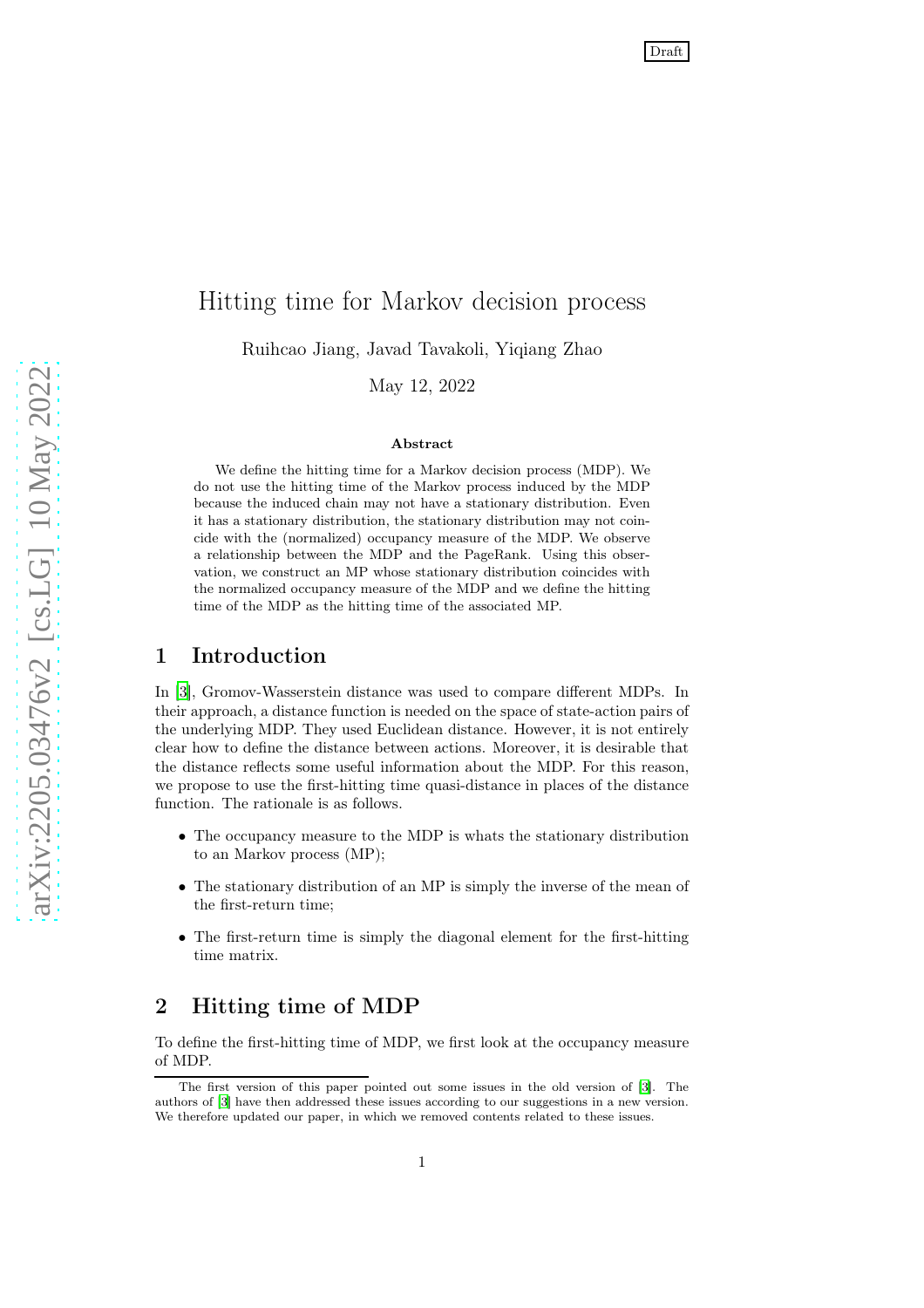Definition 1 (Occupancy measure). *Let* (S, A, R, P, γ) *be an* MDP *with the initial distribution*  $\rho_0(s)$  *on* S *and the stationary policy* π, the occupancy measure  $\rho: S \times A \rightarrow \mathbb{R}$  *is defined as follows.* 

$$
\rho_{\pi}(s, a) \coloneqq \sum_{t=0}^{\infty} \gamma^t \mathbb{P}\left(s_t = s, a_t = a | s_0 \sim \rho_0, \pi\right). \tag{1}
$$

We give a new interpretation of the occupancy measure. First, Tulcea's theorem (Proposition C.10 in [\[4](#page-5-1)]) says that a policy  $\pi$  induces a Markov Process (MP) on  $S \times A$  with the transition probability

<span id="page-1-1"></span>
$$
P_{\pi}(s', a'|s, a) \coloneqq P(s'|s, a)\pi(a'|s')
$$
 (2)

and the initial distribution  $\rho_0(s, a) := \rho_0(s)\pi(a|s)$ . This describes a process as follows: Given the state-action pair  $(s, a)$ , transit to the next state s' according to the transition probability of the original MDP; then immediately choose an action  $a'$  according to the policy  $\pi$ .

Note that  $\rho_{\pi}$  is not the stationary distribution (if it exists at all) of (S  $\times$  $A, P_{\pi}$ ). First of all,  $\rho_{\pi}$  is not a probability measure as it sums to  $\frac{1}{1-\gamma}$ . Even after a normalization,  $(1 - \gamma)\rho_{\pi}$  may differ from the stationary distribution. Consider a scenario where a car moves straight on a straight road and if it turns left or right, it will go off the road. Then none of the state-action pairs related to steering will be occupied and hence  $\rho_{\pi}$  is zero on those pairs. However, for any stationary distribution, each component must be strictly positive. We will see later that it does not matter whether  $(S \times A, P_\pi)$  is ergodic or not. Treating  $\rho_{\pi}$  and  $\rho_0$  as  $1 \times |S||A|$  vectors and  $P_{\pi}$  as an  $|S||A| \times |S||A|$  matrix, the following equation is well-known.

<span id="page-1-0"></span>
$$
\rho_{\pi} = \left(I - \gamma P_{\pi}\right)^{-1} \rho_0. \tag{3}
$$

From Equation [\(3\)](#page-1-0), we make the following key observation.

**Observation** (PageRank).  $(1 - \gamma)\rho_{\pi}$  *coincides with the personalized PageRank vector on*  $S \times A$  *with transition matrix*  $P_{\pi}$  *and with probability*  $1 - \gamma$  *to restart with the initial distribution*  $\rho_0$ *.* 

Second, we look at the first-hitting time of an MP.

**Definition 2** (First-hitting time of MP). Let  $\{X_t\}$  be an MP. The first-hitting *time* T *is the random variable defined as follows.*

$$
T_{ij} = \begin{cases} \inf_{t \in \mathbb{N}} \{t \mid X_0 = j, X_1 \neq i, \cdots, X_{t-1} \neq i, X_t = i\} & \text{if } i \neq j \\ 0, & \text{otherwise.} \end{cases} \tag{4}
$$

*If i is never reached from j,*  $T_{ij} = +\infty$ *, where we have adopted the convention that* inf  $\emptyset = +\infty$ *.* 

By abuse of the notation, we call the expectation  $\mathbb{E}T_{ij}$  of the random variable  $T_{ij}$  also the first-hitting time and denote it by  $T_{ij}$ .

$$
T_{ij} := \mathbb{E}T_{ij} = \begin{cases} \sum_{t=1}^{\infty} t \mathbb{P}(T_{ij} = t) & \text{if } i \neq j \\ 0 & \text{otherwise.} \end{cases}
$$
(5)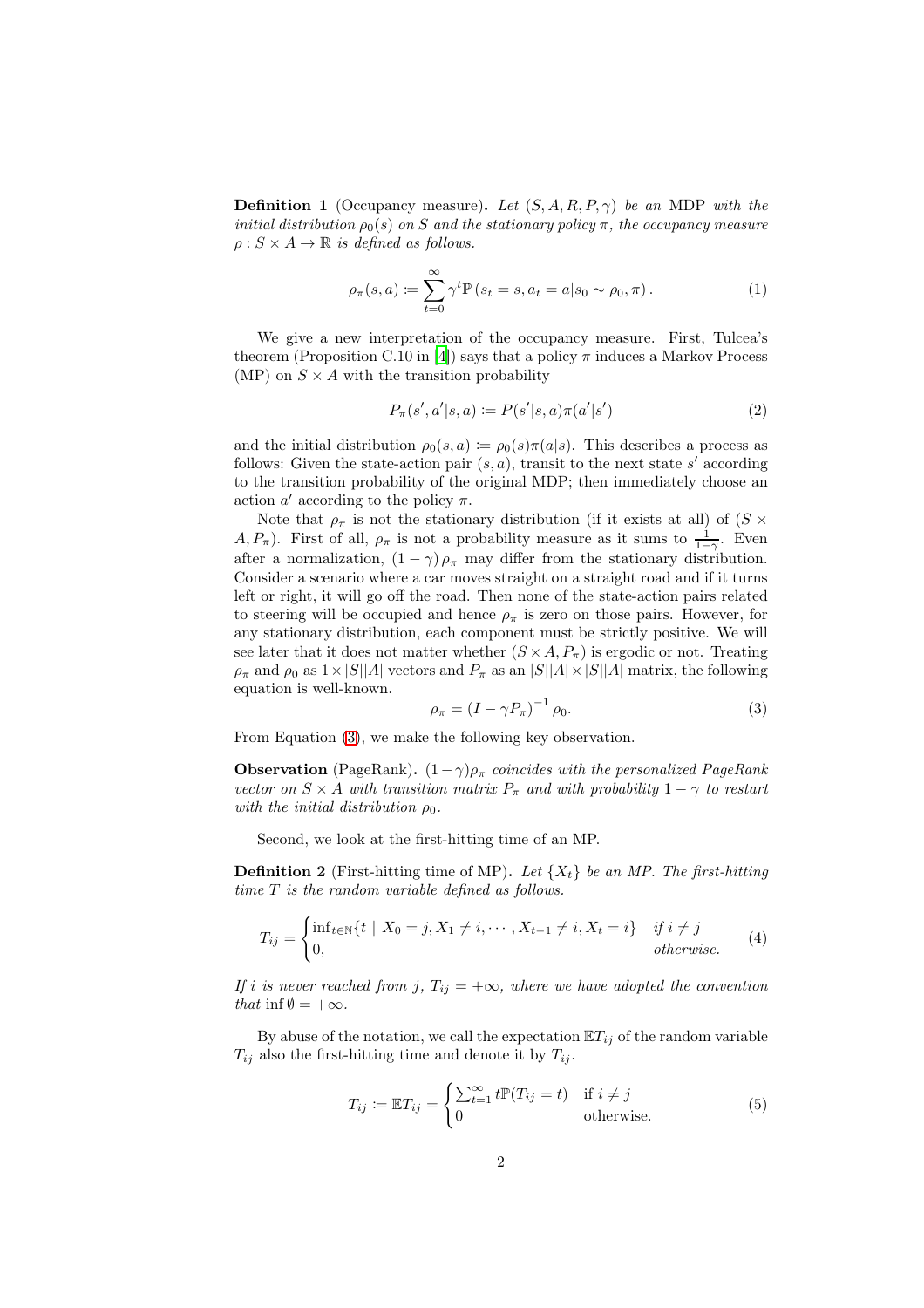If the MP has transition matrix  $P_{\pi}$ , a one-step analysis shows that  $T_{ij}$  satisfies the following recursive relation.

<span id="page-2-0"></span>
$$
T_{ij} = \begin{cases} 1 + \sum_{k} T_{ik} P_{\pi}(k|j) & \text{if } i \neq j \\ 0 & \text{otherwise.} \end{cases}
$$
 (6)

By our Observation, we reduce the task of defining a first-hitting time for an MDP  $(S, A, R, P, \gamma)$  to that of defining a first-hitting time for a PageRank  $(S \times P)$  $A, P_{\pi}, 1 - \gamma$ ). A PageRank can be described equivalently by a new process  $(S \times A, \tilde{P}_{\pi})$  with the transition matrix

<span id="page-2-2"></span>
$$
\tilde{P}_{\pi}(x'|x) := (1 - \gamma)\rho_0(x') + \gamma P_{\pi}(x'|x). \tag{7}
$$

 $(S\times A, \tilde{P}_{\pi})$  is obviously Markovian. The initial condition for this new process can be arbitrary, in particular, not necessarily  $\rho_0$  since it turns out that  $(S \times A, \tilde{P}_{\pi})$ is ergodic and its stationary distribution is given by  $(1-\gamma)\rho_{\pi}$  (See Proposition 1 and Corollary 1 of [\[1\]](#page-4-0)). The ergodicity of  $(S\times A, \tilde{P}_\pi)$  implies that the first-hitting time is finite on  $\text{supp}(\rho_{\pi})$ . In this case, Equation [\(6\)](#page-2-0) reads

<span id="page-2-1"></span>
$$
T_{ij} = \begin{cases} 1 + (1 - \gamma) \sum_{k} T_{ik} \rho_0(k) + \gamma \sum_{k} T_{ik} P_{\pi}(k|j) & \text{if } i \neq j \\ 0 & \text{otherwise.} \end{cases}
$$
(8)

There is also a related quantity  $L_{ij}$  satisfying the following recursive relation.

$$
L_{ij} = \begin{cases} 1 + \gamma \sum_{k} L_{ik} P_{\pi}(k|j) & \text{if } i \neq j \\ 0 & \text{otherwise.} \end{cases}
$$
(9)

The probabilistic interpretation of  $L_{ij}$  is the expectation of the discounted path length from j to i for the first time.  $L_{ij}$  and  $T_{ij}$  are related by the following formula (Theorem 1(b) of [\[1](#page-4-0)]).

$$
T_{ij} = \frac{L_{ij}}{1 - (1 - \gamma) \sum_{k} L_{ik} \rho_0(k)}.
$$
\n(10)

**Remark.**  $L_{ij}$  *is called the (1-*γ*)*-discounted hitting time in [\[6\]](#page-5-2) although  $L_{ij}$  *is not the first-hitting time of*  $(S \times A, P_\pi)$ *, whose first-hitting time is given by Equation* [\(6\)](#page-2-0), nor of  $(S \times A, \tilde{P}_{\pi})$ , whose first-hitting time is given by Equation *[\(8\)](#page-2-1). However,* Lij *is easier to estimate empirically.*

We have shown that

- The occupancy measure of an MDP  $(S, A, R, P, \gamma)$  with the initial distribution  $\rho_0$  coincides with the PageRank vector of the personalized PageRank  $(S \times A, P_\pi, 1 - \gamma)$  with the initial distribution  $\rho_0$ .
- The PageRank vector of the personalized PageRank  $(S \times A, P_\pi, 1-\gamma)$  with the initial distribution  $\rho_0$  coincides with the stationary distribution of the ergodic MP  $(S \times A, \tilde{P}_{\pi})$  with arbitrary initial distribution.

Based on the above facts, we propose the following definition.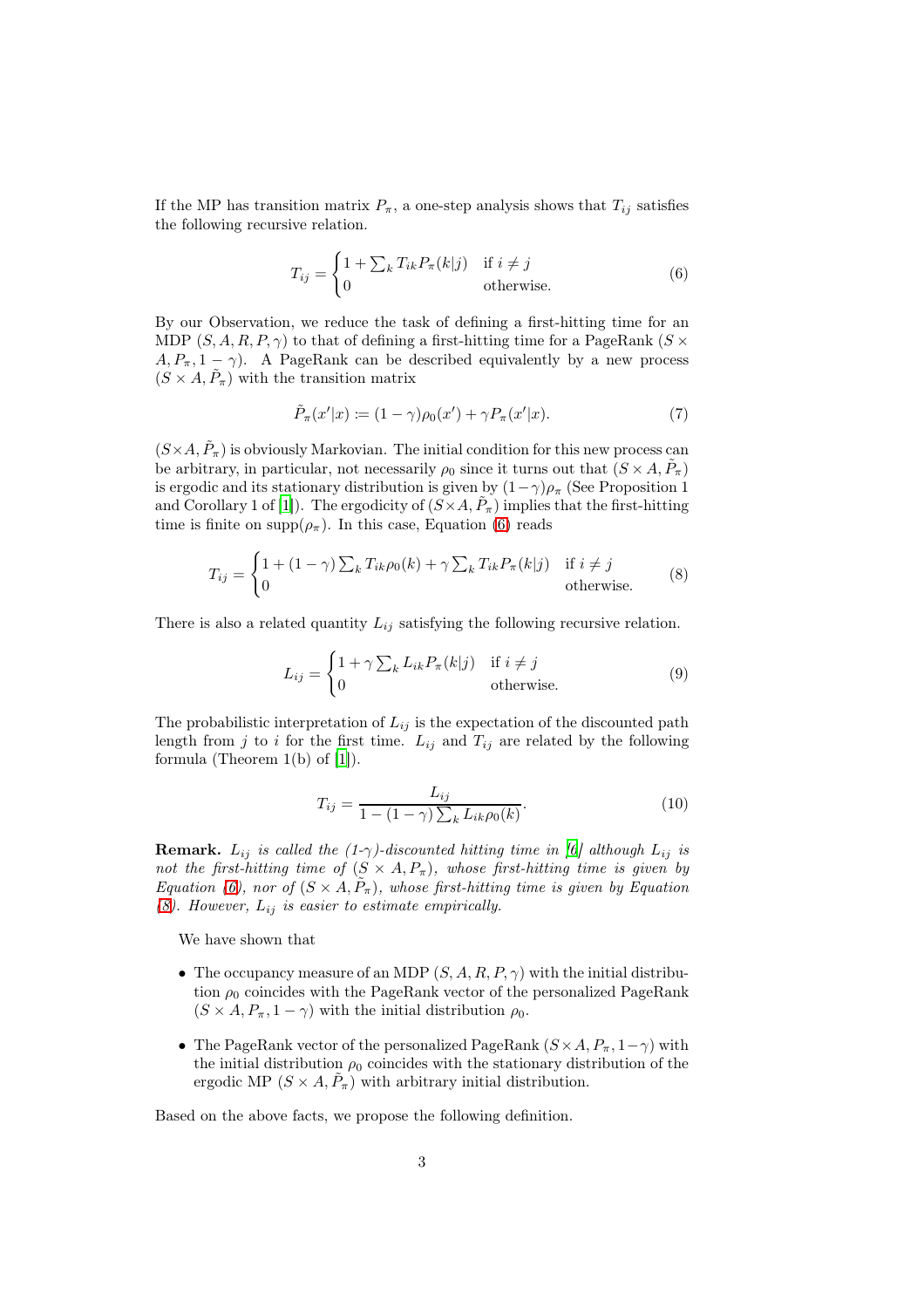Definition 3 (First-hitting time of MDP). *Let* (S, A, R, P, γ) *be an* MDP *with a stationary policy*  $\pi$ *. Let*  $P_{\pi}$  *be the induced transition matrix in Equation* [\(2\)](#page-1-1) and  $\tilde{P}_{\pi}$  be the modified transition matrix in Equation [\(7\)](#page-2-2). The first-hitting time *of the* MDP *is defined as the first-hitting time of*  $(S \times A, \tilde{P}_{\pi})$  *with its expectation given by Equation [\(8\)](#page-2-1).*

Since we define the first-hitting time of MDP as the first-hitting time of some MP, we immediately have the following.

Proposition 1. *The first-hitting time of an* MDP *gives rise to a quasi-distance*  $T_{\pi}(i, j) \coloneqq T_{ij}$ , *i.e.* a distance function without satisfying the symmetry condi*tion.*

#### 3 Hitting time quasidistance induces distance

It might be a concern that we use a quasi-distance, not a distance. In this section, we show that applying  $\mathcal{GW}$  to a quasi-metric measure spaces still yield a distance (our Theorem 2).

We have constructed a triple  $(S \times A, \rho_\pi, T_\pi)$  from the MDP  $(S, A, R, P, \gamma)$ . Now we can apply the  $\mathcal{GW}$  construction [\[5](#page-5-3)] to define a quantity between two MDPs

**Definition 4.** *Let*  $(S_1, A_1, R_1, P_1, \gamma_1)$  *and*  $(S_2, A_2, R_2, P_2, \gamma_2)$  *be MDPs. Denote by*  $(X, \rho_X, T_X)$  *and*  $(Y, \rho_Y, T_Y)$  *their induced triples, respectively. Then* 

<span id="page-3-0"></span>
$$
\mathcal{GW}((S_1, A_1, R_1, P_1, \gamma_1), (S_2, A_2, R_2, P_2, \gamma_2))
$$
  
= $\mathcal{GW}((\mathcal{X}, (1 - \gamma_1)\rho_{\mathcal{X}}, T_{\mathcal{X}}), (\mathcal{Y}, (1 - \gamma_2)\rho_{\mathcal{Y}}, T_{\mathcal{Y}}))$   
= $\min_{\mu} \frac{1}{2} \left[ \sum_{\mathcal{X} \times \mathcal{Y}} \sum_{\mathcal{X} \times \mathcal{Y}} |T_{\mathcal{X}}(x, x') - T_{\mathcal{Y}}(y, y')|^2 \mu(x, y) \mu(x', y') \right]^{\frac{1}{2}},$  (11)

*where*  $\mu \in \mathcal{M}((1 - \gamma_1)\rho_{\mathcal{X}}, (1 - \gamma_2)\rho_{\mathcal{Y}})$  *is the set of couplings, i.e.* 

<span id="page-3-1"></span>
$$
\mathcal{M}((1-\gamma_1)\rho_{\mathcal{X}}, (1-\gamma_2)\rho_{\mathcal{Y}}) = \left\{\mu \left| \sum_{y \in \mathcal{Y}} \mu = (1-\gamma_1)\rho_{\mathcal{X}} \text{ and } \sum_{x \in \mathcal{X}} \mu = (1-\gamma_2)\rho_{\mathcal{Y}} \right\}\right\}
$$
(12)

Remark. *It is necessary to normalize the occupancy measures. Otherwise, if*  $\gamma_1 \neq \gamma_2$ , then no coupling exists since

$$
\sum_{x \in \mathcal{X}} \sum_{y \in \mathcal{Y}} \mu = \sum_{x \in \mathcal{X}} \rho_{\mathcal{X}} = \frac{1}{1 - \gamma_1} \neq \frac{1}{1 - \gamma_2} = \sum_{y \in \mathcal{Y}} \rho_{\mathcal{Y}} = \sum_{x \in \mathcal{X}} \sum_{y \in \mathcal{Y}} \mu.
$$

Different MDPs may give rise to the same triple. To eliminate this redundancy, we introduce an equivalent relation on  $\mathcal{MDP}$ , the set of all MDPs.

Definition 5 (Equivalent relation on  $MDP$ ). MDP<sub>1</sub> and MDP<sub>2</sub> are said to be *equivalent, denoted by* MDP<sub>1</sub>  $\sim$  MDP<sub>2</sub> *if they give rise to the same triple, i.e. there exists a bijection*  $\varphi : S_1 \times A_1 \to S_2 \times A_2$  *s.t.*  $T_1(x, x') = T_2(\varphi(x), \varphi(x'))$ *and*  $(1 - \gamma_1)\rho_1(x) = (1 - \gamma_2)\rho_2(\varphi(x))$  *for all*  $x, x' \in S_1 \times A_1$ *.*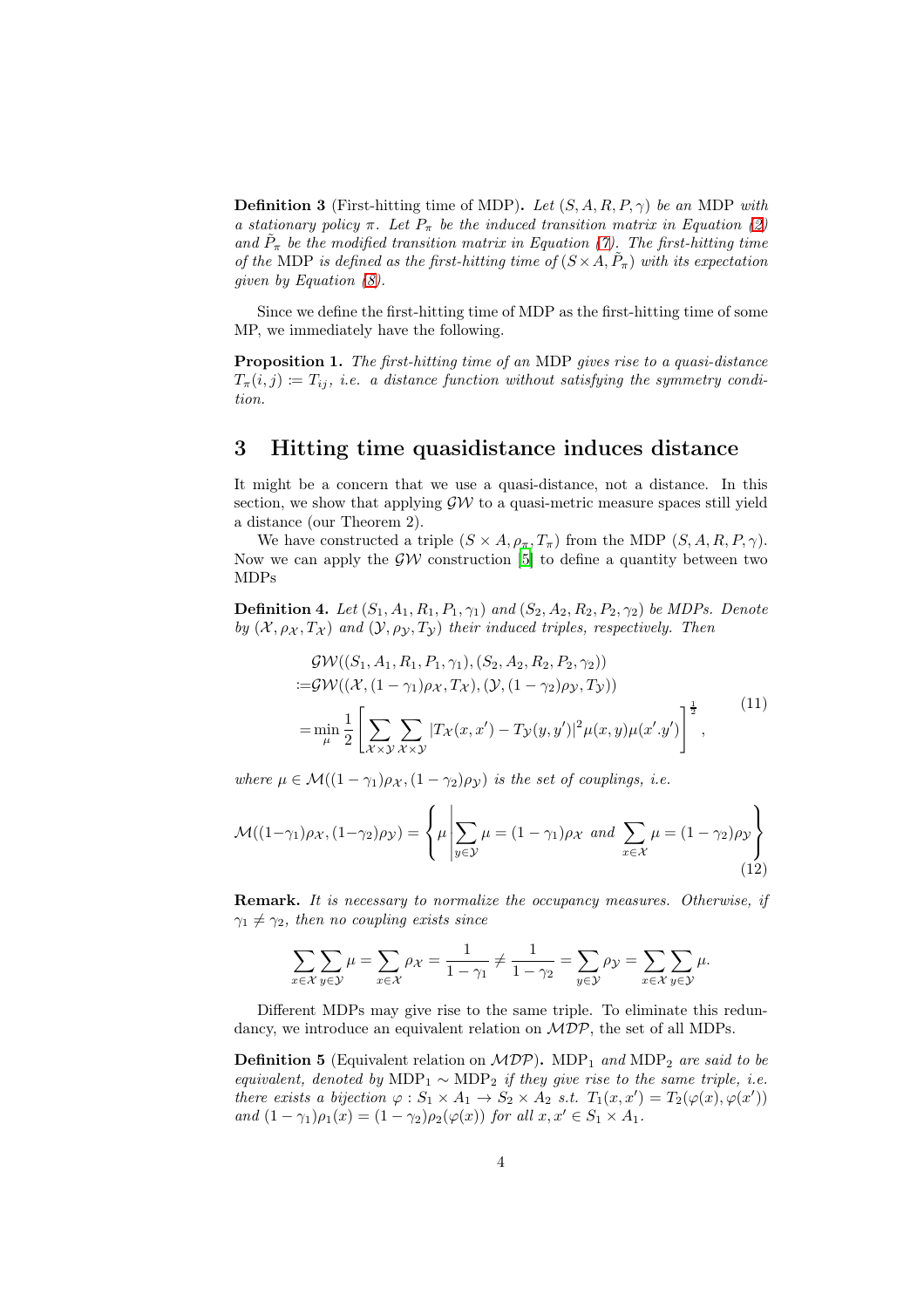We have not yet called  $\mathcal{GW}(MDP_1, MDP_2)$  a distance. We know that  $\mathcal{GW}$ is a distance function on the space of metric-measure spaces after quotient out redundancy [\[5\]](#page-5-3). However, the first-hitting time is only a quasi-distance, hence  $(S \times A, (1 - \gamma)\rho_\pi, T_\pi)$  is not necessarily a metric-measure space. We prove that  $\mathcal{GW}$  is indeed a distance function on  $\mathcal{MDP}/\sim$ .

Theorem 1.  $\mathcal{G}W$  *is a distance on*  $\mathcal{MDP}/\sim$ *.* 

*Proof.* Theorem 16 in [\[2\]](#page-5-4) says that if  $T<sub>X</sub>$  and  $T<sub>Y</sub>$  are measurable, then  $\mathcal{GW}$ is a pseudo-distance. Hence, to show that  $\mathcal{GW}$  is a distance, we need to show that  $\mathcal{GW}(MDP_1, MDP_2) = 0$  iff  $MDP_1 \sim MDP_2$ . The "if" part is trivial. We only need to show  $\mathcal{GW}(MDP_1, MDP_2) = 0 \implies MDP_1 \sim MDP_2$ . Let  $\mu$ be a coupling s.t. Equation [\(11\)](#page-3-0) evaluates to 0. Then  $T_{\mathcal{X}}(x,x') = T_{\mathcal{Y}}(y,y')$ for all pairs of  $(x, y)$  and  $(x', y')$  s.t.  $\mu(x, y) > 0$ ,  $\mu(x', y') > 0$ . Let  $x = x'$ . Then  $T_{\mathcal{X}}(x,x) = T_{\mathcal{Y}}(y,y') = 0$ . Since  $T_{\mathcal{Y}}$  is a quasi-distance, it implies that  $y = y'$ . Hence  $\mu$  does not split mass i.e.  $\mu$  induces a bijection  $\varphi$  s.t.  $T_{\mathcal{X}}(x, x') =$  $T_{\mathcal{Y}}(\varphi(x), \varphi(x'))$ . It remains to check measures. By the boundary condition Equation [\(12\)](#page-3-1),

$$
(1 - \gamma_2)\rho_{\mathcal{Y}}(\varphi(x)) = \sum_{x \in \mathcal{X}} \mu(x, \varphi(x))
$$

$$
= \sum_{\varphi(x) \in \mathcal{Y}} \mu(x, \varphi(x))
$$

$$
= (1 - \gamma_1)\rho_{\mathcal{X}}(x)
$$

口

as desired.

Remark. *Intuitively, the definition of* GW *involves a minimization over all couplings.* If  $T_{\pi}(x, x') \neq T_{\pi}(x', x)$ , the minimization will choose the smaller *one.*

Remark. *Theorem 16 in [\[2\]](#page-5-4) only says that their* GW *is a pseudo-distance. They explicitly constructs an example in their Remark 15 where their* GW *fails to be a distance. This is because they assume nothing about their network weight function*  $\omega$ *, except measurability. In particular,*  $\omega(x, x)$  *in their Remark 15 does not evaluate to zero. However, for the first-hitting time, by definition*  $T(x, x) = 0.$ 

# 4 Conclusion

We defined the hitting time for an MDP via a relationship between the MDP and the PageRank. The hitting time is a quasi-distance. By applying  $\mathcal{G}W$ construction, the hitting time quasi-distance induces a distance on the set of discrete MDPs.

### <span id="page-4-0"></span>References

[1] K. Avrachenkov, A. Piunovskiy, and Y. Zhang. "Hitting Times in Markov Chains with Restart and their Application to Network Centrality". In: *Methodology and Computing in Applied Probability* 20 (2018), pp. 1173– 1188. url: <https://doi.org/10.1007/s11009-017-9600-5>.